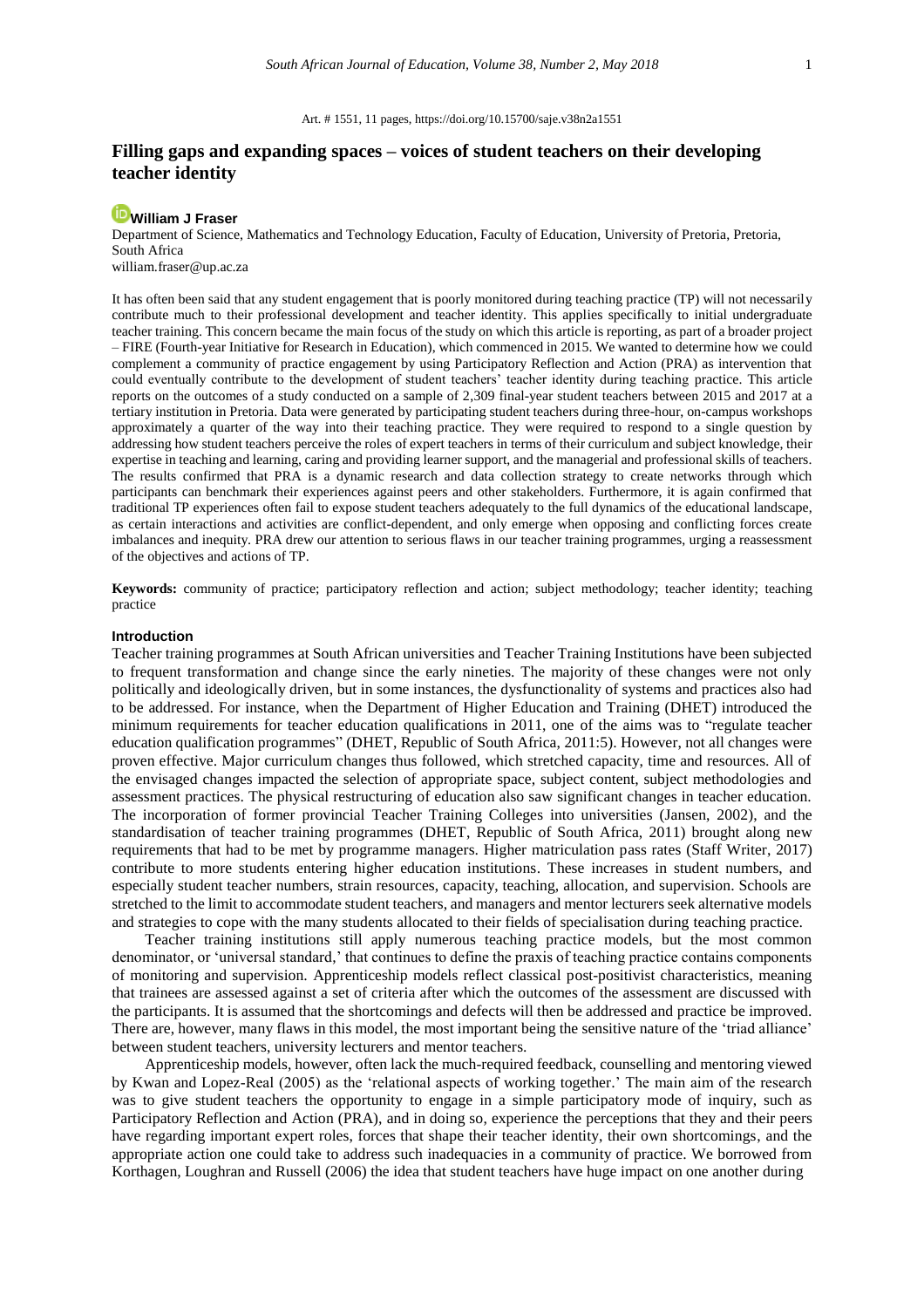peer-supported teaching and learning.

In 1986, Boydell directed our attention to the conflicting relationship between the three main role players that share 'collective space' (Miller, 1990:24) in the teaching practice relationship, namely, the student teacher, the mentor lecturer and the mentor teacher. What emerged during the early stages of the investigation was that not the mentor lecturer (supervisor), but the class teacher appears to have "a much stronger influence on the student's learning than the supervisor" (Boydell, 1986:116). The author supported her argument by drawing the reader's attention to the fact that groups of three appear to be uneven – and that any other two members could "form a coalition (to) isolate the third" (Boydell, 1986:117). Survival or 'selforiented' concerns appeared to be the prime concerns of student teachers entering the classroom for the first time (Boydell, 1986; Heeralal & Bayaga, 2011; Kwan & Lopez-Real, 2005). One solution to this problem was to supplement the apprenticeship approach with a model that would focus more on inquiry and activities that involve intensive reflection. Boydell (1986:123) noted the importance of 'reflection on practice' in 1986. Furthermore, she suggested that action should follow the reflections that emerge from student engagement. Walkington (2005) understands this argument well, and claims that reflection should remain a fundamental action in which teachers should engage, while Leijen, Allas, Toom, Husa, Marcos, Meijer, Knezic, Pedaste and Krull (2014) utilise guided reflection well to support the development of student teachers' practical knowledge. Bergold and Thomas (2012) distinguish between four 'reflection types,' of which reflection on personal attributes, reflection on social relationships, and reflection in a social field apply well to student teachers.

#### The Research Rationale

PRA is closely related to Participatory Action Research (PAR), which has become known for its emancipatory and empowering qualities (Chambers, 1994b:958; Von Maltzahn & Van der Riet, 2006:110). One could therefore claim that PRA would have similar properties due to its reflective and action-based qualities. We were looking for a strategy with dual research and developmental qualities that would possibly strengthen the development of student teachers' professional teacher identity. The original PRA model of Von Maltzahn and Van der Riet (2006) – which they phrased Participatory Rural Appraisal – served such a purpose (Fraser, Ferreira, Abrie, Van Heerden, Botha, Bosman, De Jager, Van Putten, Kazeni & Coetzee, 2016). We trusted that the strategy would have a "strong social justice orientation" as called for by Von Maltzahn and Van der Riet (2006:110), which would allow student teachers to construct knowledge within particular social contexts. We finally hoped that the approach would allow researchers and student teachers to address emerging profession-related challenges and problems.

Taking into consideration the problems that led to the investigation, we decided in 2014 to engage our fourth-years students in small research projects where they had to establish how their own practices could affect classroom and school effectiveness. This also then became one of the prime aims of the investigation. Our understanding of Korthagen's (2001) definition of 'Practice-Theory' guided the assumption. Teachers build their own theory (t) when they retrieve evidence from their own smallscale investigations as opposed to the findings generated from large-scale studies (T). Kwan and Lopez-Real (2005:276) shared similar ideas when they argued that the "theory/practice divide should give way to a situation in which theory is both derived and confirmed from the practical experiences of the school and classroom."

It was for this reason that we selected a research strategy that would give participants the opportunity to talk about their experiences during teaching practice, and in doing so give us a glimpse of the dynamics of teaching practice that many of us have taken for granted. A better understanding of the forces driving the development of their teacher identities during this critical period of time would allow programme developers to revisit the envisaged objectives and outcomes of teaching practice.

# Underpinning Theory

# *The development of student teachers*

The literature points to the fact that the professional development of student teachers concurs with the facilitation of subject knowledge, the application of specific strategies often used to reveal given phenomena and processes, and the acquisition of unique professional skills associated with the pedagogies of practice. The achievement of the curriculum objective is not divorced from subject syntax; for example, science educators are familiar with the fact that the teaching of science relates to exploratory strategies that give science education its unique characteristics (Capps & Crawford, 2013; Gaigher, Lederman & Lederman, 2014; Ramnarain, 2010). Finally, the development of teacher identity (or the 'self' as Day, Kington, Stobart & Sammons, 2006:601 put it) also depends on how teachers understand their learners. Renewed interest in socalled 'Pedagogical Content Knowledge (PCK)' confirms the importance of pedagogy as an impacting factor on quality teaching and learning. Best practices in dealing with primary and secondary school learners are often regarded as 'overarching competences' related to teacher identity. These roles are well described by Beijaard, Verloop and Vermunt (2000), who have explored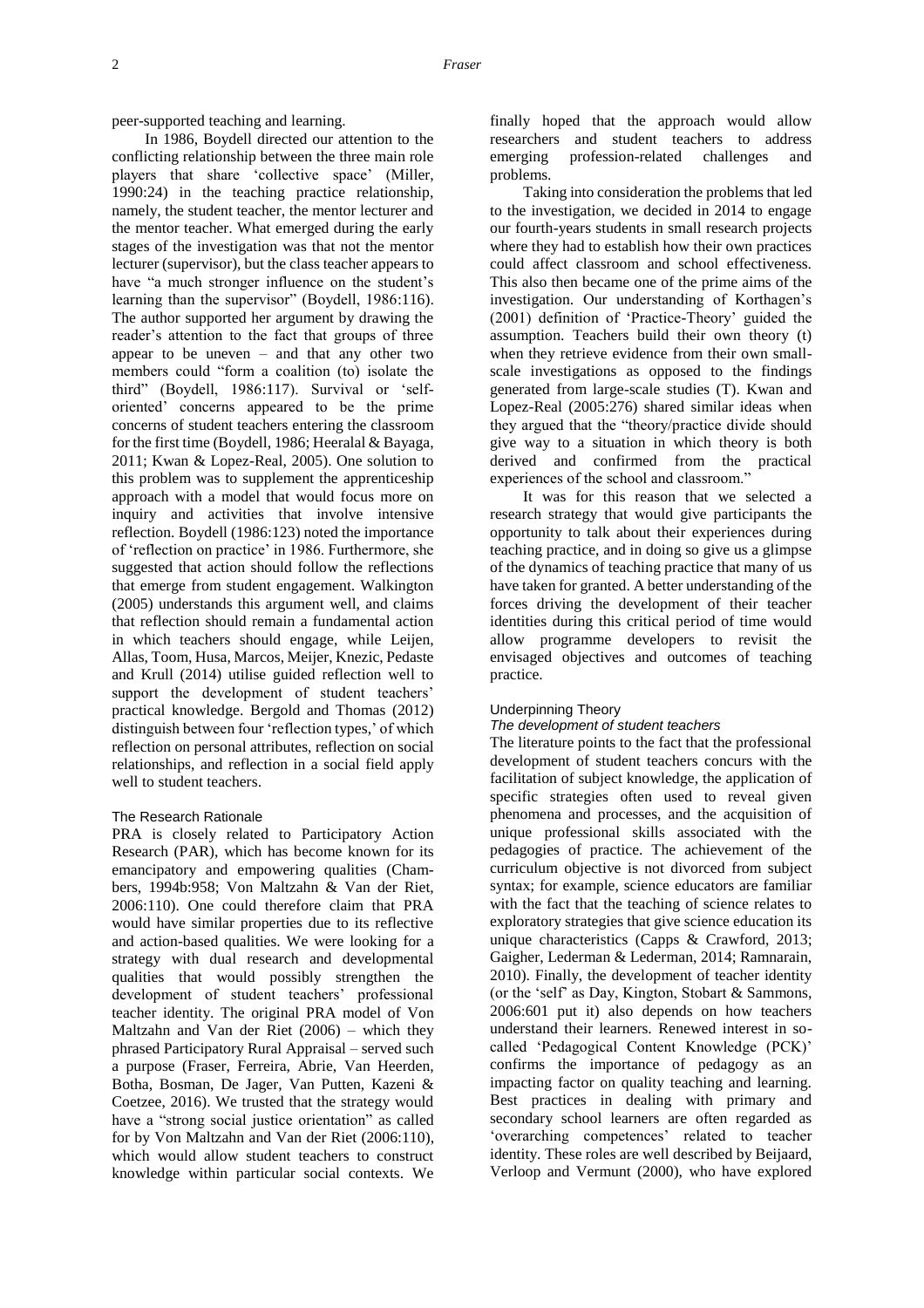the three components in the context of teacher identity. They argue that teachers will always define themselves in terms of their understanding of teaching and learning strategies, command of the subject content, and knowledge of the cognitive demands of their learners (Fraser et al., 2016).

Student teachers and teachers therefore undergo developmental change during the course of their careers. Such changes have been accommodated in Clarke and Hollingsworth's (2002) quadruple professional growth model in which they claim that our beliefs and attitudes, our external working environment, and our work of practice constitute a domain of consequence. All of these experiences contribute to the development of a professional identity, which is regarded as the perception that teachers have of themselves, or also 'their-selves' (Verloop, 2003, in Lamote & Engels, 2010). For this reason, Clarke and Hollingsworth's (2002) model was accommodated in the conceptual framework of this study.

#### **Research Method Applied during the Study** The Conceptual Framework that Applied to the **Study**

Wenger's (1998) understanding of the composition of a Community of Practice and Engestrom's (2000) and Leontiev's (1981) Activity Theory informed this study. Community of Practice (work-integrated learning experience) defined student teachers' world of work while the Activity Theory demarcated the role players, stakeholders and activities that form part of teaching practice. Engestrom's (2000) model describes the elements of teaching practice (community of practice) in terms of the so-called tools, rules or guidelines, subjects, community, division of labour, and outcomes. Two additional dimensions informed the conceptual framework, namely, Shulman's (1987) understanding of the importance of Pedagogical Content Knowledge (PCK) to teaching, and the foundations of Participatory Reflection and Action (PRA) as research methodology. Shulman (1987) explained that PCK distinguished clearly between the content to be taught by the teacher, and the understanding of the pedagogy required, enhancing the retention of information. Understanding the nature of a subject in terms of substance and syntax during teaching and learning remains the essence of student teachers' world of work. It was thought that Participatory Reflection and Action (PRA) (Chambers, 1994a, 1994b; Naidoo, Duncan, Roos, Pillay & Bowman, 2007) would create capacity for student teachers to reflect on their own teaching experiences, talk about these experiences, and then devise action plans to address shortcomings and limitations.

We wanted to know from the participants how they perceived the expert roles linked to Subject Knowledge, Teaching and Learning Strategies, Learner Support (Caring Role), and Professional Classroom Management. The expert roles were drawn from the major roles that teachers normally engage in on a daily basis. Beijaard, Meijer and Verloop (2004), Beijaard et al. (2000), and Day et al. (2006:603) also reiterated the importance of aspects such as classroom management, subject knowledge and pupil test results when it comes to the development of identities.

As this study concerns the developing identities of student teachers, we were also led by Clarke and Hollingsworth's (2002) model of teachers' professional growth, as explained earlier in this article. The model applies specifically to student teachers' domain of practice where they, through so-called professional experimentation, reflect and enact their development (Clarke & Hollingsworth, 2002).

#### The Research Sample and Unit of Analysis

Since 2015, 2,309 fourth-year student teachers who have been attending the compulsory teaching practice component of the teacher-training programme at one higher education institution in South Africa, participated in the intervention (713 in 2015, 755 in 2016, and 841 in 2017). Thus far, the majority of the student pool has been female (on average 75%), with 25% being male. The student intakes became known as Block A and Block B students, and were reported as such in the results and also further down in the article.

### The Research Process and Ethical Consideration *Methodology and data collection strategy*

Traditional Participatory Action Research was too complex and too time consuming, as the participants only had one month to introduce their action plans during the last quarter of teaching practice. Participatory Reflection and Action (PRA) (Chambers, 1994a, 1994b; Naidoo et al., 2007) was thought to be simpler, easier to implement, and yielding quicker results. Furthermore, the assumptions listed by Ferreira and Ebersöhn (2012) in support of PRA as a research methodology and data collection strategy fitted the intervention well. Accordingly, participants were taken as experts in terms of the information required, and expected to map their opinions regarding the tasks and functions (roles) of expert teachers, as highlighted in the first matrix (See Photo 1 and reference to Matrix 1). The second activity (see reference to Matrix 2) expected the participants not only to list the contribution of different sources to their developing identities, but also to quantify the importance of each contributor. This allowed the participants to identify prevailing gaps or spaces in their repertoire of tasks and functions that remain unaddressed. The third activity (see reference to Matrix 3) expected the participants to list two activities or action plans that they would implement during the last month of teaching practice to address the shortfalls that they identified in Matrix 2. This was prompted by Boydell's (1986:123) question: "How do you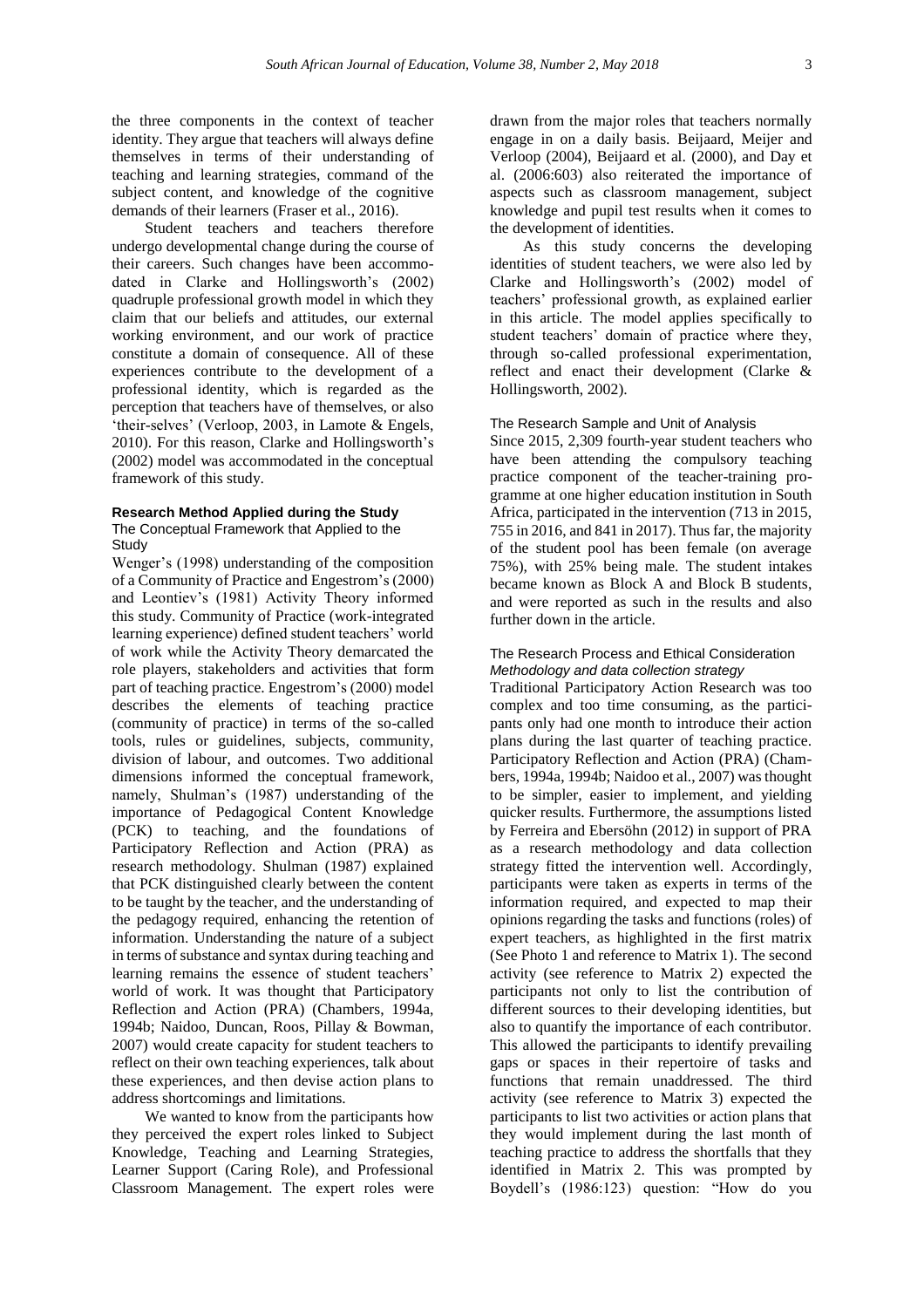stimulate reflection on efficacy of current practice and follow with action based on this reflection?" We hoped that these would address the practical challenges that emerged during teaching practice, and relied on the empowering property of PRA as the participants had to suggest a number of actions that are required to address the problems that they encountered during their teaching practice. All students returned to campus six weeks after the initial workshop to reflect on the outcomes of the two activities posted on Matrix 3. The outcomes of the school-based interventions were reported on in Matrix 4 during the second workshop.

All students were invited to attend two threehour workshops on-campus during the second and third quarters of the year. Block A students did their teaching practice in the proximity of the university and were assessed by their mentor lecturers, while Block B students did their teaching practice at schools at venues of choice away from campus during the first term of the academic year. Their mentor teachers assessed their teaching. The supervision of students switched during the second semester to allow the initial Block B students to be supervised by their mentor lecturers closer to

campus. We attempted to cluster the students from the Foundation Phase, Intermediate Phase, Senior Phase, and Further Education and Training Phase programmes into small groups, according to their subjects and fields of specialisation where they would feel comfortable to talk about sensitive issues and personal experiences. Referring to 'communicative and safe spaces' specifically, Bergold and Thomas (2012), as well as Rönnerman, Edwards-Groves and Grootenboer (2015) explain why communicative spaces are required to be 'enabling' or empowering. We trusted that the participants would, in terms of the validity claims of Habermas (in McCarthy, 1978:290), base their reflections on "comprehensibility, truth, truthfulness and rightness."

We encouraged the participants at the workshops to reflect on each of the questions that formed part of the four matrices, as set out in Table 1. We talked the participants through the questions and activities, and also prompted groups to clarify and justify their reflections. Each group leader then reported on the group's reflections at the end of each session.



**Photo 1** Completed Matrix 1 where participants reported on the four listed expert roles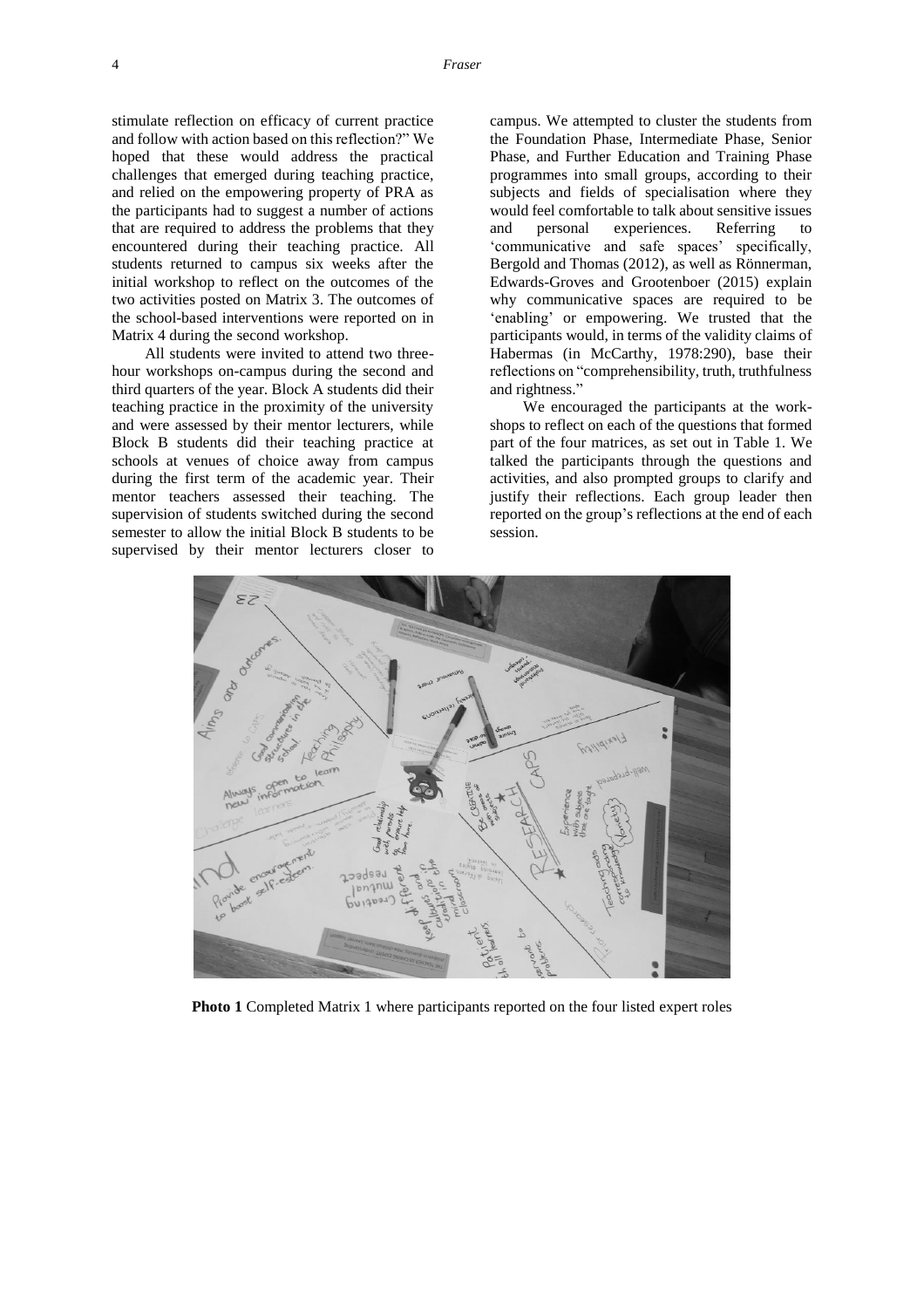**Table 1** Main tasks and functions of the data capturing instruments (matrices or posters)

| Matrix         | Task and Function                                                                                              |
|----------------|----------------------------------------------------------------------------------------------------------------|
|                | Mapping student teachers' opinions on the four Teacher Expert Roles: group member had to reflect on the        |
|                | teacher they would like to be by focusing on the teacher as subject expert (understanding subject matter or    |
|                | content); the teacher as teaching and learning expert; the teacher as caring expert; and the teacher as        |
|                | professional and managing expert. Sub-question: What is the group's opinion regarding the characteristics of   |
|                | an expert teacher in terms of the four roles listed? Rank the four expert roles in order of importance.        |
| $\mathfrak{D}$ | Mapping and quantifying the role of stakeholders (sources) in terms of their identity development. Sub-        |
|                | question: List the sources that informed the development of your teacher identity and explain the contribution |
|                | of each.                                                                                                       |
| 3              | Mapping Action Plans: list a number of activities that the group will perform back at school to address the    |
|                | limitations and shortcomings they have identified. Instruction: Identify two gaps in your developing teacher   |
|                | identity and propose two action plans you would implement back at school to address these shortcomings.        |
| 4              | Mapping the outcomes of the selected action plans. Sub-question: How did your participation in the two         |
|                | activities help to clarify the shortcoming you experienced during teaching practice?                           |

Faculty management and the Ethics Committee of the Faculty of Education granted us permission to engage university students in the intervention.

#### *Transcription and analysis of the data*

Data from the four matrices were transcribed followed by the clustering of the reflections in terms of consistencies and contradictions. In analysing the data, an inductive thematic approach was followed as proposed by Mason (2002) as well as inductivedeductive options described by Cohen, Manion and Morrison (2007). For this purpose, data on each of the four expert roles were analysed across the various groups, identifying recurring themes and subthemes.

#### **Results**

# Introduction

The results were collected in four matrices (posters) that served as data collection instruments. The groups were numbered and the four completed matrices (three from the first workshop and the fourth from the second workshop) were analysed as a unit. We transcribed the data and followed inductive and deductive approaches in the search for similarities and differences as explained earlier. These emerging patters were used to explore the participants' awareness of their developing identities and also to come to a better understanding of the existing gaps or spaces that still need further development. The findings reflect the year of application, the Block (A or B) that applied, as well as the group number. The data from the first matrix reported on the kind of teacher the participants would have liked to be in terms of subject specialisation, teaching and learning, caring expert (including learner support), and management (professional role). They then linked areas lacking development to the four expert roles and also indicated where development was ongoing. The data from the second matrix not only reflected the roles of different stakeholders in terms of their professional and identity development, but also revealed the importance of each in terms of function. The last matrix reported on the actions that each group suggested addressing the gaps that required immediate attention. The final matrix reported on the success that the participants experienced with the implemented action plans.

### The Teacher as a Subject Expert

We invested in Day's (2004:9) position that the best teachers at all levels are those who have strong intellectual and emotional identities and commitments both to their subject(s) and to their students. Day et al. (2006:604) further emphasised that "a positive sense of identity with subject, relationships and roles" is important to maintain an identity.

Participants had a good understanding of what was required from them in terms of subject knowledge. One group (2015/A/6) reported a basic premise claiming that 'a teacher's role as subject expert requires one to know and understand the content of the subject.' This knowledge ranges from having a broad knowledge base to specific knowledge (2015/A/24; 25; 28; B/71; 75). Other groups (2015/A/12; 23; 24; 29; B/71) reported on the importance of consulting different resources, and relating to what is being taught, and appreciated the importance of conducting research to remain in command of the subject. Many also reported the importance of remaining life-long learners and understanding the 'rules' set out in the national curriculum statements (2015/A/14; 18; 25; 26; 27; B/70). To many, it meant remaining relevant and updated, and being able to accommodate change (2015/A/27; 28; 30). The groups (2015/A/18; 25; 28) saw it as important to be able to answer learners' questions, and to inspire learners through teachers' passion and subject knowledge.

#### The Teacher as a Teaching and Learning Expert

The participants not only reflected on which teaching and learning strategies an expert would use, but also how teaching and learning need to be conducted, as well as the conditions fit for their application. Some groups suggested that experts should move away from using textbooks only (2015/B/71) and also indicated the importance of enthusiastic engagement, interaction, approachability and adaptability (2015/B/71; 84; 87). The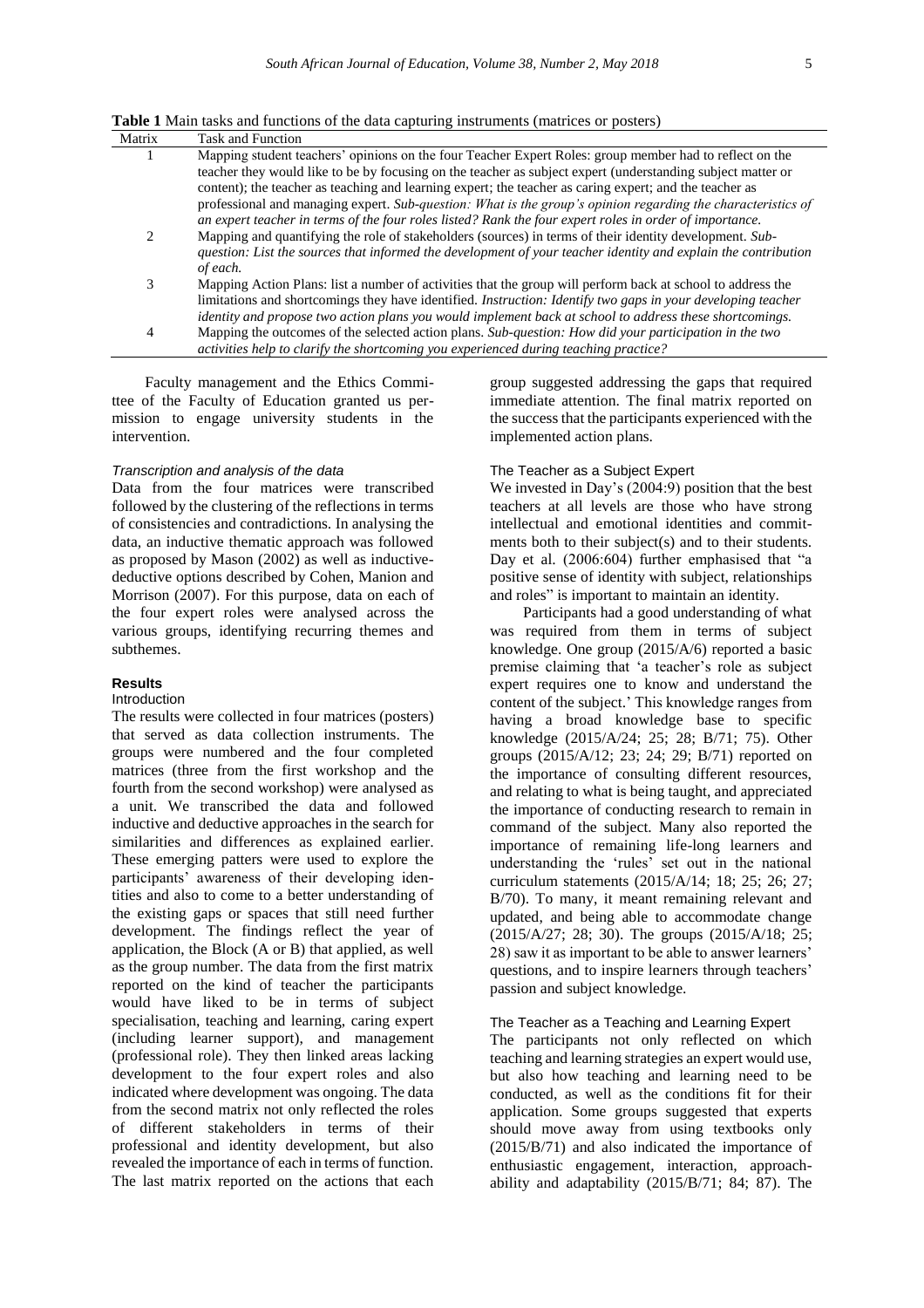groups also regarded a focus on group work as an indication of a more mature approach to teaching and learning (2015/B/71), while the accommodation of learners' different learning styles was also seen as an advantage (2015/B/72; 80; 81; 2016/B/61). Good communication skills (2015/B/73; 75) were also regarded as an asset to expert teaching, while the variation of techniques and strategies was thought to be an advantage by some groups (2015/B/75; 80; 82; 83; 84; 86; 2016/B/61). The groups also saw diversification as a valuable asset in achieving excellence (2015/B/81).

#### The Teacher as a Caring Expert

One has to agree with Beijaard et al. (2000:3) that "teaching is much more than the transmission of knowledge." It was for this reason that we saw the caring role of the teacher as an important component of identity, which links to the teacher's pedagogical expert role, justifying its inclusion in the matrix. Our decision links well to Day's (2004:2) explanation as to why we should not ignore the caring role of the teacher, who posit that passionate teachers will be aware of the challenge of the broader social contexts in which they teach, harbour a clear sense of identity, and believe that they can make a difference to the learning and achievement of their pupils. These teachers care deeply about their pupils and like them. They will also care about how and what they teach and are typically curious to learn more about both in order to become and remain more than merely competent.

The participants in this study argued that teachers in caring capacities should be acquainted with the cultural characteristics, the socioeconomical backgrounds, as well as with specific environmental issues that are usually associated with learners from a particular setting or community (2016/B/7). One group listed that one has to find ways to learn about each other's backgrounds and be aware of each individual child's need (2016/B/27; 61). Another group raised the importance of 'sharing,' arguing, 'you might be the only person they look up to' (2016/B/43). They also realised that the creation of a safe learning environment is a prerequisite for the achievement of educational aims and objectives (2017/B/8).

### The Teacher as a Professional and Managing Expert

Many of the participants argued that in becoming a professional, it is important to have a good understanding of learners' home and socio-economic environments. This background knowledge was a critical impact factor when planning teaching and learning in the classroom, especially when having to integrate components from learners' life-worlds into the curriculum. Student teachers saw the importance of being accessible to learners. It became possible from the findings to link professionalisation with aspects such as confidence, good relationships (2016/B/7; 61) credibility, passion, communication (2016/B/43), adaptability, mutual respect (2017/B/7; 27), life-long learning, every-day learners, independence, accommodation, research, and leadership. What emerged from another group's close association with the school community during teaching practice was the need to establish good professional relationships with colleagues, parents and students (2016/B/8).

Towards the end of the first activity, we requested the participants to rank the importance of each of the four roles of expected excellence in terms of their own experience and expectations. One of the intake cohorts consisting of Foundation Phase and Intermediate Phase students attached the highest value to the caring and supportive role of the teacher, followed by professionalism, teaching and learning, and subject specialisation, consecutively. A quick analysis of the opinions of the Senior and Further Education and Training students revealed the opposite. They attached more value to becoming subject experts than becoming caring experts. Our excitement grew on recognising a potentially emergent pattern, but as our analyses ultimately concluded that we could not draw clear associations between student teachers' phase specialisation and preference for a specific expert role. However, Day et al. (2006:605) looking specifically at the primary teacher's role, draw our attention to "the tensions and contradictions between the impulse to 'care and nurture,' and the impulse ... to 'control.'"

#### Sources and Forces Informing the Student Teachers' Developing Identities

Lamote and Engels (2010) agree that student teachers are exposed to the expectations of various external sources such as "teacher educators, colleagues, head teachers, (and) the government through national standards," and that these expectations are embedded in teachers' professional identity, resulting in them striving to meet such stipulated expectations. The participants acknowledged the fact that various factors affected their professional development during teaching practice. One of the groups had the following to say:

*Through this study, we identified the importance of the relationship between teacher's identity formation and surrounding factors. We have understood the importance of certain practices such as building a positive ongoing relationship (with) the (fellow) student teachers, with our families, school and community.*

Various stakeholders and forces affected the development of participants' identities since the interception of the study in 2015. The groups were reasonably unanimous that various sources or factors affected the development of their teacher identities significantly. These are: previous teachers; mentor teachers; mentor lecturers; the university; family and friends; and their own acquired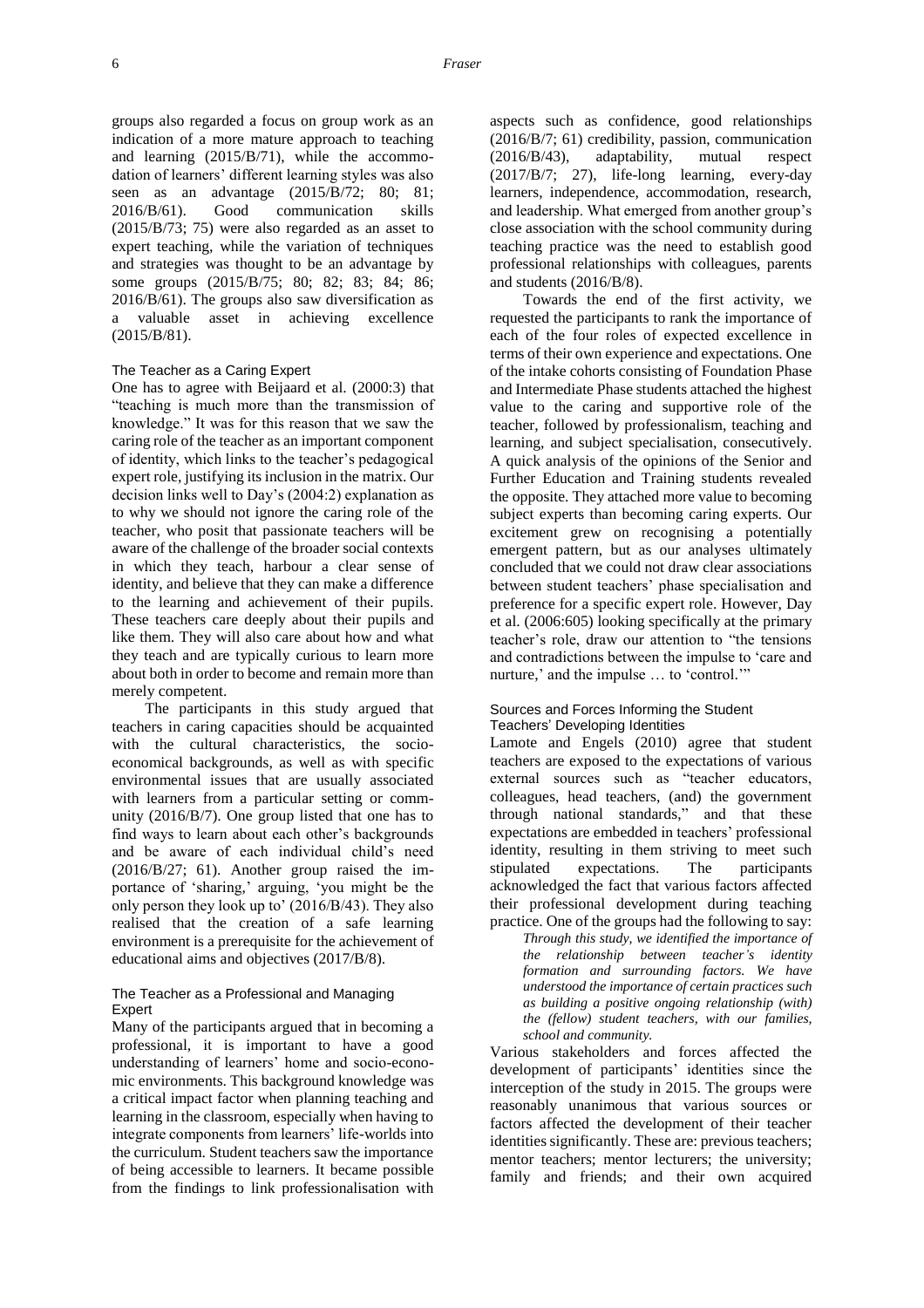experiences. However, the student teachers' reflected experiences showed consistency, claiming that the effect of mentor lecturers or methodology lecturers on their development had not always been that favourable. For this reason, we also focus on the mentoring role of mentor lecturers in the following paragraph. The participants had high expectations of their mentor teachers and thought them to be influential in their development. Nevertheless, such discrepancies between their expectations and experiences emerged as paradoxes. A discussion of these observations will follow in the next paragraph.

### Gaps and Spaces in the Development of Fourthyear Students' Teacher Identities

One of the advantages of PRA was that the action plans and interventions allowed the participants to assess their own progress in terms of the documented expert roles. Moreover, as the implementation of the action plans progressed, it allowed them to come to terms with the shortcomings or classical limitations that beginner teachers would experience. One group summarised their observations as follows:

> *In this research, we also saw the shortcomings that we faced as student teachers who were doing their teaching practice for the first time and by seeing those short comings, we got information on where to improve in order to add value in our profession. We conducted the interview with the principal and with the mentor teachers at the schools where we were doing our teaching practical. As a result, we now know what the management of the school will expect from us when we start working.*

We clustered the limitations that the three cohorts (2015–2017) of student teachers experienced during teaching practice into the following five broad categories:

- 1) Limitations due to information, competences and skills not acquired during formal training, including the following: lacking subject content knowledge (2016/B/7); limitations in terms of teacher strategies and teaching styles; limited understanding of how learners read; challenges with classroom discipline; inadequate special needs education skills; limited understanding of learner nutrition; and need for better communication skills.
- 2) Formal training in theoretical knowledge and applications, yet with the development of skills only occurring during classroom teaching and learning, in terms of the following: learner support; establishing concepts; and dealing with challenges of curriculum differentiation.
- 3) Competences and skills that can only be acquired during hands-on engagement with stakeholders during teaching, related to the following: proper classroom management; weak relationships with parents; parental involvement; unsatisfactory time management; classroom discipline; understanding Curriculum Assessment Policy Statements (CAPS); dealing with learner absenteeism; having difficulty in balancing social and work life; and managing poor learner behaviour.
- 4) Limitations in terms of competences and skills not

regarded as tasks and functions of specific programmes and stakeholders, more specifically in relation to the following: development of teacher identities; working outside the framework (box); and breaking with formality.

5) Expectations of participants that had not been met by stakeholders, in particular with regards to poorly guided professional encouragement and support (2016/B/7).

The participants were very specific in term of the problems they experienced during the studentmentor lecturer interactions. One group remarked that some mentor lecturers were no longer aware of the requirements of practice, that they had unrealistic expectations, and that they had not always been accessible for consultation. Another group criticised the absence of moral and spiritual support, as well as the impersonal demeanour of the mentor lecturers, their lack of involvement, and apparent poor communication styles. One participant spoke about her/his 'worst experience ever,' while a group lamented the inconsistency of the mentor lecturer. Kwan and Lopez-Real (2005) describe four prominently ranked mentor roles. These are, in order of prominence: 'provider of feedback,' 'counsellor,' 'observer,' and 'role model.' It is interesting to note that the three managerial roles, namely, 'quality controller,' 'manager' and 'assessor' occupied the lowest positions on the ranking scale. The student teachers' concerns are better understood if we take heed of Kwan and Lopez-Real's (2005) argument that judgemental roles and functions conflict with inter-personal roles such as feedback, support, and help. Furthermore, the concerns and criticism listed earlier in this paragraph are better understood if one weighs them against Izadinia's (2016) components of a good mentoring relationship. Izadinia (2016) describes the importance of encouragement and support, open communication, and feedback, as opposed to the traditional quality assurance and assessment approach taken by many mentors. These elements are, according to Izadinia (2016), essential for the establishment of a positive mentoring relationship.

## Actions Taken by Student Teachers

The participants had to come forward at the end of the first workshop with action plans that they would implement to improve practice, prior to attending the second scheduled workshop. The following topics and themes emerged prominently over the three years:

Mastering more classroom management skills (2016/A/7; 44; 59; 60; 61; 66; 70; 71; 2017/A/4; 6; 7; 12; 16; 19; 24); Improve self-motivation (2016/A/21); Acquire more teaching and learning strategies (2016/A/7; 48; 2017/A/10; 13; 22); Improve planning and preparation skills (2017/A/7; 17); Adaptation of the curriculum and curriculum differentiation (2016/A/66; 2017/A/5; 17); Improving time management skills (2016/A/61; 62;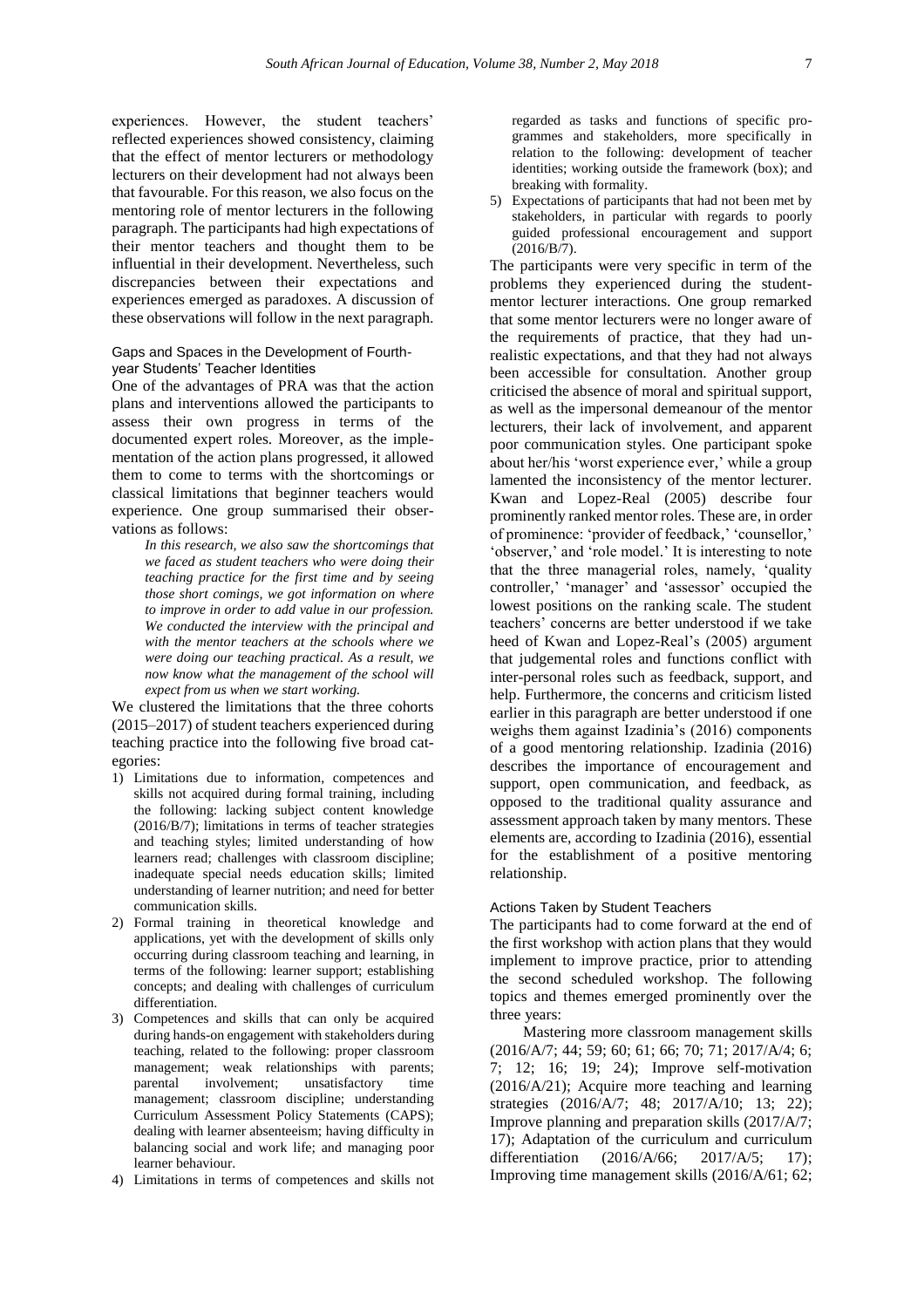2017/A/2; 4; 17); Development of classroom discipline skills (2016/A/8; 9; 34; 44; 69; 2017/A/2; 17; 23); Improve teamwork (2016/A/70); Linking content to real-life situations (2016/A/60); Selection of appropriate subject content (2017/A/3); Becoming more patient (2016/A/8); Rendering better support to learners (2016/A/9; 2017/A/8; 12; 18; 19); Understanding learners better (2016/B/34); Acquire more resources (2016/A/40; 66; 2017/A/24); Improvement of assessment skills (2016/A/48); Enhance approachability yet remain professional (2016/A/59); Enhance professionalisation (2016/A/69); Improving relationship with parents (2017/A/13; 21); Better understanding of how Learners Read (2017/A/16); Role model identities of teachers (2012/A/21); Understanding when to follow your own rules (2017/A/3); Strengthening conceptualisation (2017/A/1); Understanding the needs of sick children (2017/A/5); Managing bad learner behaviour (2017/A/8); Becoming more flexible and adaptable (2017/A/9); and improving communication skills (2017/A/10).

The participants found that the implemented action plans were successful in dealing with pitfalls and limitations. They were asked to report on the effectiveness of the action plans and one of the groups reflected as follows:

*The implementation of actions contributed greatly to the development of our identities as a leader. It taught us how to become effective teacher in the classroom because we became aware of the different factors that could influence our learners. Working together with the community and staff members provided us with a sense of belonging and a sense of purpose. Throughout our implementation, we built stronger relationships with the participating role players such as colleagues, mentor teachers and parents and learners. We found that our reflective process was crucial for our identity formation, because satisfactory results provided us with a good sense of self. Reflecting back on the entire process gave us a variety of solutions to consider.*

It is for this reason that Day (2004:7) has argued that "to be a professional means having a lifelong commitment to inquiring practice."

#### *Feedback on the implemented action plans and activities*

The reader will recall that the groups had to implement the selected action plans during the remaining five weeks of teaching practice. The main purpose was to determine the extent to which the action plans could enhance the professional development of student teachers in the areas of neglect.

Feedback from the groups in workshops linked to the teaching practice period was very positive and many thought that the activities had been extremely beneficial to their professional development. One even argued that the mentorship specifically contributed to his/her own identity. One agreed that he/she had learnt more during the practical period than in the three years at university, while another recommended that one has to be 'open for new knowledge' and be pre-pared to 'engage in more self-reflection about your own progress in the class setting' during teaching practice.

# *Reflections on the way forward*

When the participants were requested to rate the importance of the different expert roles at the commencement of the teaching practice, the majority highly emphasised the importance of adequate guidance and mentoring on subject content knowledge and teaching and learning strategies. This is what Kwan and Lopez-Real (2005:282) refer to as "survival strategies" for student teachers. Gibson (1976, in Boydell, 1986:119) shared a similar experience, and noticed that students move away from the notion of "teaching as service" towards a view of school practice, as a time for "safety and survival." There was little emphasis on their own professional development, or on the development of the school, and the community. Their immediate concern fell on their own performance in the classroom, good grades and a secure pass. It was only during this final stage of the intervention where we noticed a more critical stance towards their own professional development and interactions outside the classroom.

Members from Group 87 (2015/B) committed themselves as lifelong learners who would never hesitate to consult colleagues for advice. Groups 88, 89 and 91 (2015/B) stressed the importance of communication and also consulting more with colleagues and peers, while ongoing research also emerged as a vision for the future. The setting up of functional networks with fellow teachers (2015/B/90; 91) was also a dream of two groups, as well as a closer working association with learners to determine their needs (2015/B/90). Yet another group realised the importance of multiple teaching and learning strategies, the creation of a better learning space, and the attendance of conferences (2015/B/93). Many understood the importance of advanced educational technology and e-learning environments well, suggesting that this would be a futuristic route to take (2015/B/94). Some realised the importance of further studies, not only in terms of academic skills development, but also to be of more value extramurally (2015/B/95). Members of Group 97 (2015/B) saw themselves developing as the best teachers within their abilities, while Group 98 (2015/B) saw the importance of including parents and their views on classroom management and learning support.

Finally, two groups emphasised the value of Participatory, Reflection and Action in their professional development as follows:

*This project and the module as a whole have helped us to know precisely what the teaching community expects of us. Moreover, it has given us great*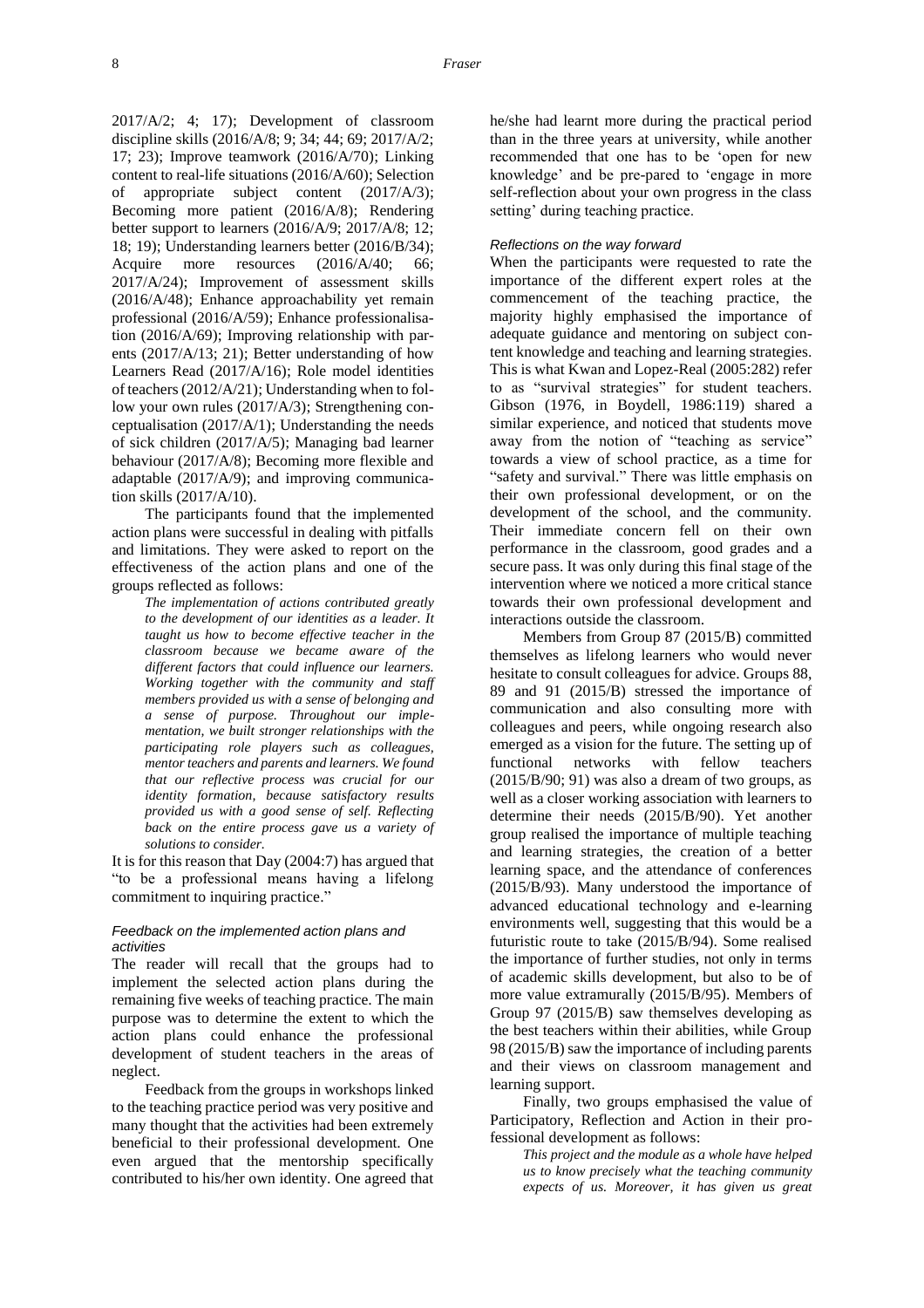*enlightenment in terms of knowing that not only does the teaching staff contribute to school effectiveness but also the non-teaching community, parents included.*

*As for our personal development, we have gained so much in terms of the importance of subject knowledge and teaching creativity. We see this research report as a good preparation for postgraduate studies, it has polished our research skills and in a way enabled us to improve our skills of writing an assignment.*

# **Discussion**

Leijen et al. (2014:315) caution readers that reflection on practice (and not in practice) is often disappointing as it often results in "mere descriptions of practice and not a critical evaluation or re-framing of their understandings." However, the use of PRA as a strategy to 'reflect on practice' was quite effective, as it gave the participants a better understanding of their developing teacher identities.

If we accept the definition that professional identity is the perception that teachers have (or should have) of themselves (Verloop, 2003, in Lamote & Engels, 2010), then one has to agree that student teachers enter teacher-training programmes with a reasonably good understanding of their expected roles and functions as educators. Past teaching and pre-service experiences have exposed them to a plethora of perceptions that became the standard or description of practice with which they identified themselves.

The PRA interventions served their purpose in creating a platform where participants could reflect on current practice, and in doing so, weigh for the first time their perceived professional competences against the benchmarked standards set by their peers and the profession. Day et al. (2006) remarked during the construction of the self (identity) individuals will "create a defining system of concepts" and that these concepts "were developed through the subjectively interpreted feedback from others …," and it was for this reason that we valued the importance of peer feedback. It was not the intention of the study to assess and measure changing identity over time, but to allow participants to reflect on prevailing shortcomings and devise actions plans that would provide some solution to work-related challenges. PRA created a 'window of opportunity' for student teachers through which they shared ideas and experiences cooperatively, identified common shortfalls, and planned actions to address such pitfalls. However, classroom-based teaching and learning cannot expose student teachers to the full dynamics of the classroom environment, as certain interactions and activities are "conflict-dependent" and only emerge when 'opposing and conflicting forces create imbalances and inequity by challenging existing practice.' Greene (1986) referred to the importance of such challenges, where according to the author spaces can be created through which dialogue can contribute towards freedom and emancipation.

The following comment from one of the groups illustrates the success that the members experienced with the FIRE-project during the intervention.

*The research opened our minds. We are now able to think outside of the box. In this research, we have acquired new knowledge, values and skills. We have learnt to work with one another, which will help us in the workplace in order to be able to work with other teachers so that we can produce equipped learners with good results. We were able to acquire the listening, communication, critical thinking and cooperative skills and with these skills we can be able to create an effective classroom.*

#### **Conclusion**

The revelations of this study were by no means canonical, nor will the findings alter the course of teaching practice at teacher training institutions. However, small paradigmatic, methodological and conceptual changes could impact on the quality of teaching practice as a community of practice.

#### **Acknowledgements**

I thank the National Research Foundation (NRF) <https://doi.org/10.13039/501100001321> - for funding the project, Prof. Ronel Ferreira who designed and led the PAR interventions, and the 14 co-researchers who assisted with and participated in the on-campus PAR workshops.

#### **Note**

i. Published under a Creative Commons Attribution Licence.

#### **References**

- Beijaard D, Meijer PC & Verloop N 2004. Reconsidering research on teachers' professional identity. *Teaching and Teacher Education*, 20(2):107–128. <https://doi.org/10.1016/j.tate.2003.07.001>
- Beijaard D, Verloop N & Vermunt JD 2000. Teachers' perceptions of professional identity: An exploratory study from a personal knowledge perspective. *Teaching and Teacher Education*, 16(7):749–764. [https://doi.org/10.1016/S0742-](https://doi.org/10.1016/S0742-051X(00)00023-8) [051X\(00\)00023-8](https://doi.org/10.1016/S0742-051X(00)00023-8)
- Bergold J & Thomas S 2012. Participatory research methods: A methodological approach in motion. *Historical Social Research*, 37(4):191–222.
- Boydell D 1986. Issues in teaching practice supervision research: A review of the literature. *Teaching and Teacher Education*, 2(2):115–125. [https://doi.org/10.1016/0742-051X\(86\)90010-7](https://doi.org/10.1016/0742-051X(86)90010-7)
- Capps DK & Crawford BA 2013. Inquiry-based professional development: What does it take to support teachers in learning about inquiry and nature of science? *International Journal of Science Education*, 35(12):1947–1978. <https://doi.org/10.1080/09500693.2012.760209>
- Chambers R 1994a. Participatory rural appraisal (PRA): Challenges, potentials and paradigm. *World Development*, 22(10):1437–1454. [https://doi.org/10.1016/0305-750X\(94\)90030-2](https://doi.org/10.1016/0305-750X(94)90030-2)
- Chambers R 1994b. The origins and practice of participatory rural appraisal. *World Development*,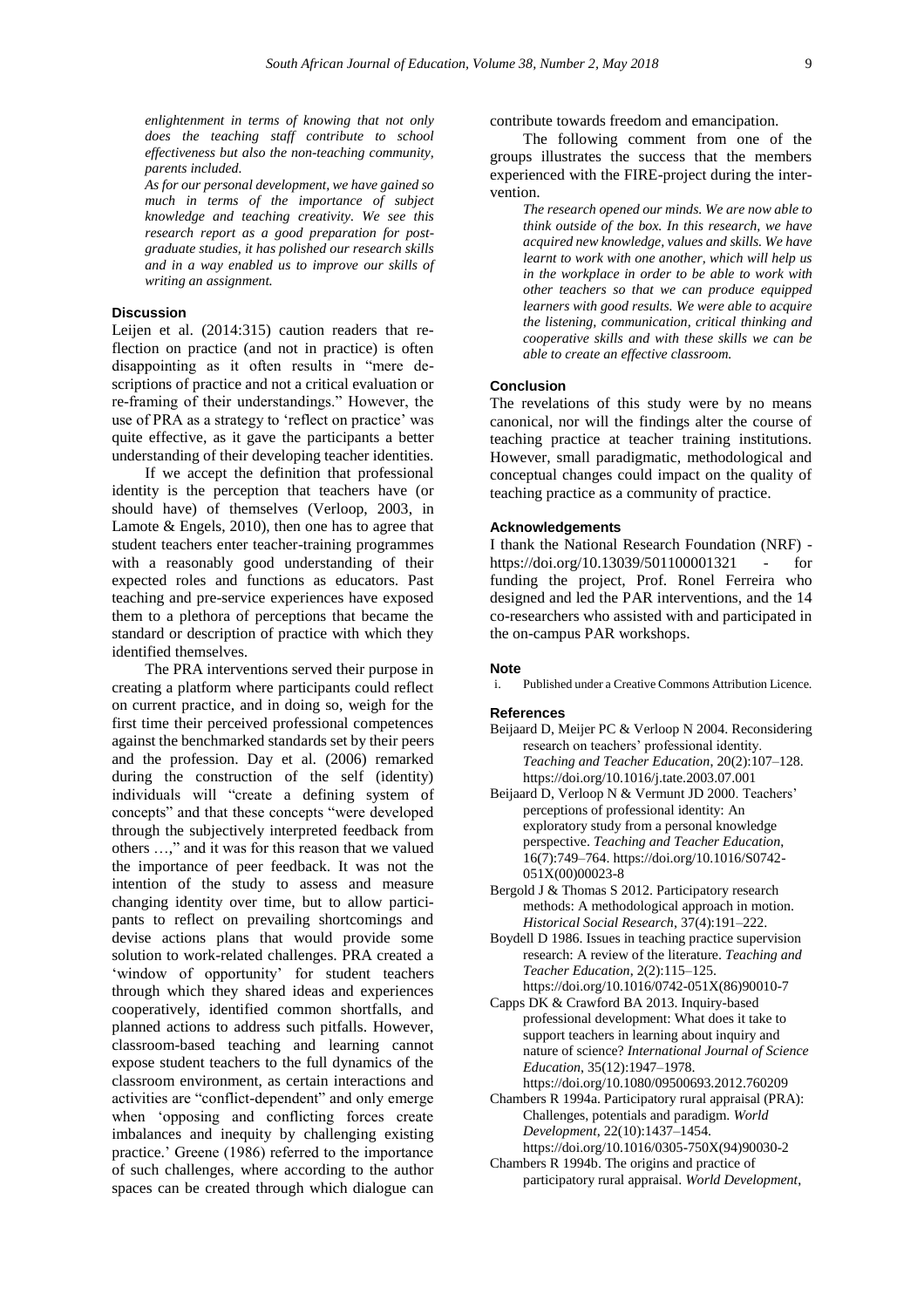22(7):953–969. [https://doi.org/10.1016/0305-](https://doi.org/10.1016/0305-750X(94)90141-4) [750X\(94\)90141-4](https://doi.org/10.1016/0305-750X(94)90141-4)

Clarke D & Hollingsworth H 2002. Elaborating a model of teacher professional growth. *Teacher and Teacher Education*, 18(8):947–967. [https://doi.org/10.1016/S0742-051X\(02\)00053-7](https://doi.org/10.1016/S0742-051X(02)00053-7)

- Cohen L, Manion L & Morrison 2007. *Research methods in education* (6th ed). London, England: Routledge.
- Day C 2004. *A passion for teaching*. London, England: RoutledgeFalmer.
- Day C, Kington A, Stobart G & Sammons P 2006. The personal and professional selves of teachers: Stable and unstable identities. *British Educational Research Journal*, 32(4):601–616. <https://doi.org/10.1080/01411920600775316>
- Department of Higher Education and Training, Republic of South Africa 2011. National qualification framework act (67/2008): Policy on the minimum requirements for teacher education qualifications. *Government Gazette*, 553(34467):1-64, July 15. Available at

[http://www.dhet.gov.za/Teacher%20Education/Pol](http://www.dhet.gov.za/Teacher%20Education/Policy%20on%20Minimum%20Requirements%20for%20Teacher%20Education%20Qualifications%20(2011),%2022%20July%202011.pdf) [icy%20on%20Minimum%20Requirements%20for](http://www.dhet.gov.za/Teacher%20Education/Policy%20on%20Minimum%20Requirements%20for%20Teacher%20Education%20Qualifications%20(2011),%2022%20July%202011.pdf) [%20Teacher%20Education%20Qualifications%20\(](http://www.dhet.gov.za/Teacher%20Education/Policy%20on%20Minimum%20Requirements%20for%20Teacher%20Education%20Qualifications%20(2011),%2022%20July%202011.pdf) [2011\),%2022%20July%202011.pdf.](http://www.dhet.gov.za/Teacher%20Education/Policy%20on%20Minimum%20Requirements%20for%20Teacher%20Education%20Qualifications%20(2011),%2022%20July%202011.pdf) Accessed 15 January 2018.

Engestrom Y 2000. Activity theory as a framework for analyzing and redesigning work. *Ergonomics*, 43(7):960–974.

<https://doi.org/10.1080/001401300409143>

- Ferreira R & Ebersöhn L 2012. *Partnering for resilience*. Pretoria, South Africa: Van Schaik.
- Fraser W, Ferreira R, Abrie M, Van Heerden J, Botha M, Bosman L, De Jager L, Van Putten S, Kazeni M & Coetzee S 2016. The views of student teachers on the development of their teacher identities. In LG Chova, AL Martínez & IC Tores (eds). *Edulearn 16 Proceedings*. Valencia, Spain: IATED Academy.
- <https://doi.org/10.21125/edulearn.2016.0348> Gaigher E, Lederman N & Lederman J 2014. Knowledge about inquiry: A study in South African high schools. *International Journal of Science Education*, 36(18):3125–3147. <https://doi.org/10.1080/09500693.2014.954156>
- Greene M 1986. Reflection and passion in teaching. *Journal of Curriculum and Supervision*, 2(1):68– 81.

Heeralal PJ & Bayaga A 2011. Pre-service teachers' experiences of teaching practice: Case of South African university. *Journal of Social Sciences*, 28(2):99–105. Available at [http://www.krepublishers.com/02-](http://www.krepublishers.com/02-Journals/JSS/JSS-28-0-000-11-Web/JSS-28-2-000-2011-Abst-Pdf/JSS-28-2-099-11-1202-Heeralal-P-J/JSS-28-2-099-11-1202-Heeralal-P-J-Tt.pdf) [Journals/JSS/JSS-28-0-000-11-Web/JSS-28-2-000-](http://www.krepublishers.com/02-Journals/JSS/JSS-28-0-000-11-Web/JSS-28-2-000-2011-Abst-Pdf/JSS-28-2-099-11-1202-Heeralal-P-J/JSS-28-2-099-11-1202-Heeralal-P-J-Tt.pdf) [2011-Abst-Pdf/JSS-28-2-099-11-1202-Heeralal-P-](http://www.krepublishers.com/02-Journals/JSS/JSS-28-0-000-11-Web/JSS-28-2-000-2011-Abst-Pdf/JSS-28-2-099-11-1202-Heeralal-P-J/JSS-28-2-099-11-1202-Heeralal-P-J-Tt.pdf)[J/JSS-28-2-099-11-1202-Heeralal-P-J-Tt.pdf.](http://www.krepublishers.com/02-Journals/JSS/JSS-28-0-000-11-Web/JSS-28-2-000-2011-Abst-Pdf/JSS-28-2-099-11-1202-Heeralal-P-J/JSS-28-2-099-11-1202-Heeralal-P-J-Tt.pdf) Accessed 18 December 2017.

Izadinia M 2016. Student teachers' and mentor teachers' perceptions and expectations of a mentoring relationship: Do they match or clash? *Professional Development in Education*, 42(3):387–402. <https://doi.org/10.1080/19415257.2014.994136>

Jansen JD (ed.) 2002. *Mergers in higher education. Lessons learned in transitional contexts*. Pretoria, South Africa: University of South Africa.

Korthagen F, Loughran J & Russell T 2006. Developing

fundamental principles for teacher education programs and practices. *Teaching and Teacher Education*, 22(8):1020–1041. <https://doi.org/10.1016/j.tate.2006.04.022>

- Korthagen FAJ 2001. *Linking practice and theory: The pedagogy of realistic teacher education*. Mahwah, NJ: Lawrence Erlbaum Associates.
- Kwan T & Lopez-Real F 2005. Mentors' perceptions of their roles in mentoring student teachers. *Asia-Pacific Journal of Teacher Education*, 33(3):275– 287. <https://doi.org/10.1080/13598660500286267>
- Lamote C & Engels N 2010. The development of student teachers' professional identity. *European Journal of Teacher Education*, 33(1):3–18. <https://doi.org/10.1080/02619760903457735>

Leijen Ä, Allas R, Toom A, Husa J, Marcos JJM, Meijer P, Knezic D, Pedaste M & Krull E 2014. Guided reflection for supporting the development of student teachers' practical knowledge. *Procedia – Social and Behavioral Sciences*, 112:314–322. <https://doi.org/10.1016/j.sbspro.2014.01.1170>

Leontiev AA 1981. *Psychology and the language learning process*. Oxford, England: Pergamon Press.

- Mason J 2002. *Qualitative researching* (2nd ed). London, England: Sage.
- McCarthy T 1978. *The critical theory of Jürgen Habermas*. Cambridge, MA: The MIT Press.
- Miller JL 1990. *Creating spaces and finding voices: Teacher collaborating for empowerment*. Albany, NY: State University of New York Press.
- Naidoo A, Duncan N, Roos V, Pillay J & Bowman B 2007. Analysis, context and action: An introduction to community psychology. In N Duncan, B Bowman, A Naidoo, J Pillay & V Roos (eds). *Community psychology: Analysis, context and action*. Cape Town, South Africa: UCT Press.
- Ramnarain U (ed.) 2010. *Teaching scientific investigations*. Northlands, South Africa: Macmillan.
- Rönnerman K, Edwards-Groves C & Grootenboer P 2015. Opening up communicative spaces for discussion 'quality practice' in early childhood education through middle leadership. *Nordic Journal of Studies in Educational Policy*, 2015(3):Article 30098. <https://doi.org/10.3402/nstep.v1.30098>
- Shulman L 1987. Knowledge and teaching: Foundations of the new reform*. Harvard Educational Review*, 57(1):1–23.

[https://doi.org/10.17763/haer.57.1.j463w79r56455](https://doi.org/10.17763/haer.57.1.j463w79r56455411) [411](https://doi.org/10.17763/haer.57.1.j463w79r56455411)

Staff Writer 2017. South Africa's matric pass rate history: 1995 - 2016. *BusinessTech*, 4 January. Available at [https://businesstech.co.za/news/lifestyle/148821/so](https://businesstech.co.za/news/lifestyle/148821/south-africas-matric-pass-rate-history-1995-2016/) [uth-africas-matric-pass-rate-history-1995-2016/.](https://businesstech.co.za/news/lifestyle/148821/south-africas-matric-pass-rate-history-1995-2016/) Accessed 9 January 2018.

Von Maltzahn R & Van der Riet M 2006. A critical reflection on participatory methods as an alternative mode of enquiry. *New Voices in Psychology*, 2(1):108–128.

Walkington J 2005. Becoming a teacher: Encouraging development of teacher identity through reflective practice. *Asia-Pacific Journal of Teacher Education*, 33(1):53–64. <https://doi.org/10.1080/1359866052000341124>